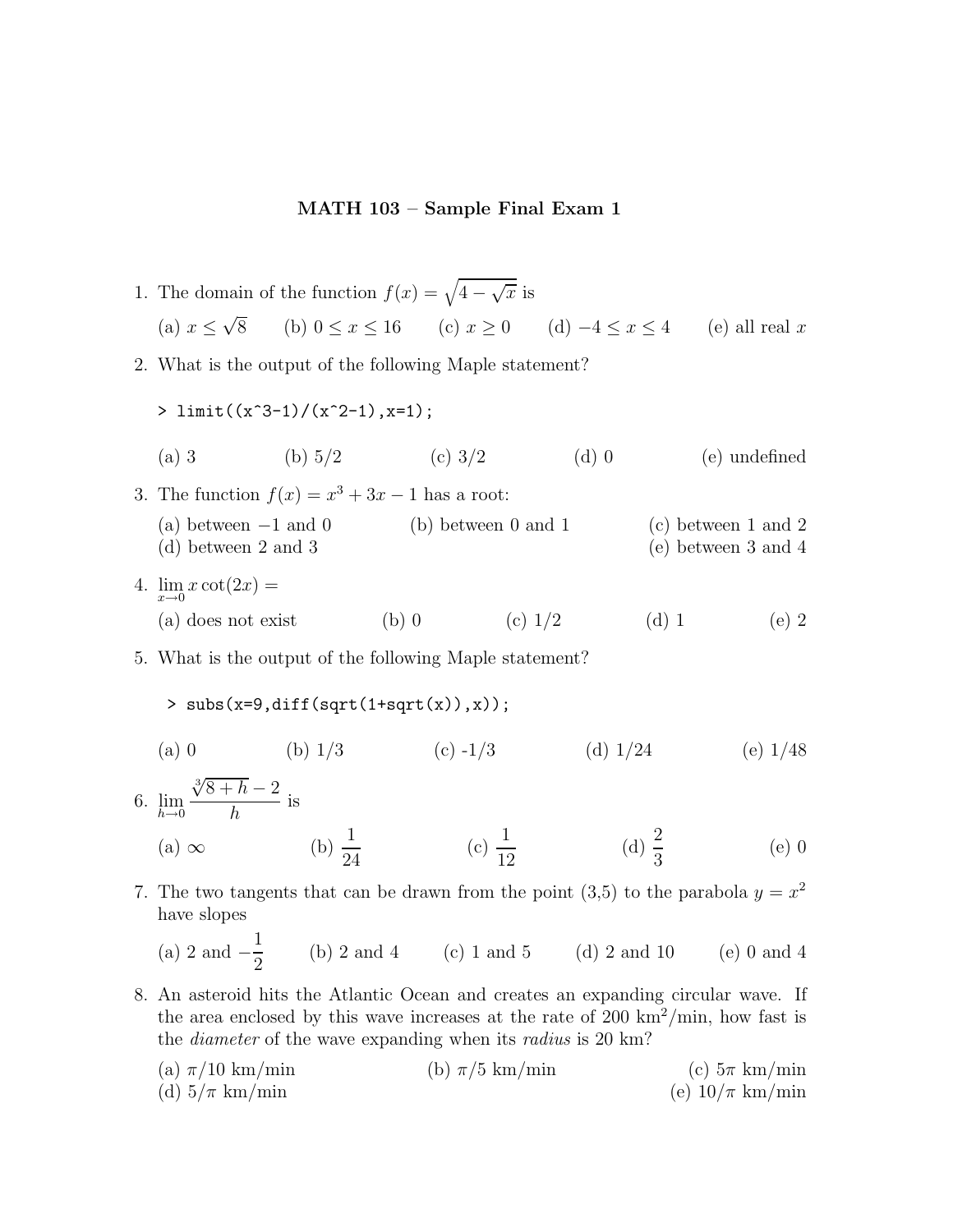- 9. Evalutate the definite integral  $\int_1^2$  $\int_0^2 (2x - \sqrt{2x}) dx.$ (a) 0 (b) 8 (c)  $20/3$  (d)  $4/3$  (e) 12
- $10.$  $\sqrt{\pi/2}$  $\int_{0}^{\sqrt{u}} x \cos(x^2) dx =$ (a) 0 (b) 1/2 (c) 1 (d)  $\pi/2$  (e)  $\sqrt{\pi}$
- 11. The volume of the solid obtained by rotating the region in the plane bounded by the curves  $y = x - x^2$  and  $y = 0$  around the line  $x = 2$  is

(a) 
$$
\pi/2
$$
 (b)  $\pi$  (c)  $2\pi/3$  (d)  $3\pi/4$  (e)  $4\pi/3$ 

12. We have

$$
\arctan(3) = \int_0^3 \frac{1}{1+x^2} \, dx.
$$

Using the trapezoid method with  $n = 3$  intervals, give an approximation for  $arctan(3)$ .

- (a)  $e-1$  (b)  $4/3$  (c)  $5/4$  (d) 2 (e)  $35/24$
- 13. A bacterial culture grows exponentially from 100 to 400 grams in 10 hours.
	- (a) How much was present after 3 hours?
	- (b) What was the instantaneous growth rate of the mass of the culture at time = 5 hours? Express your answer in grams/hour.
	- (c) What was the average mass of the culture over the 10 hours?
- 14. The graph below is the graph of  $g'(x)$  (the derivative of the function  $g(x)$ ). Suppose we also know that  $g(0) = 10$ .